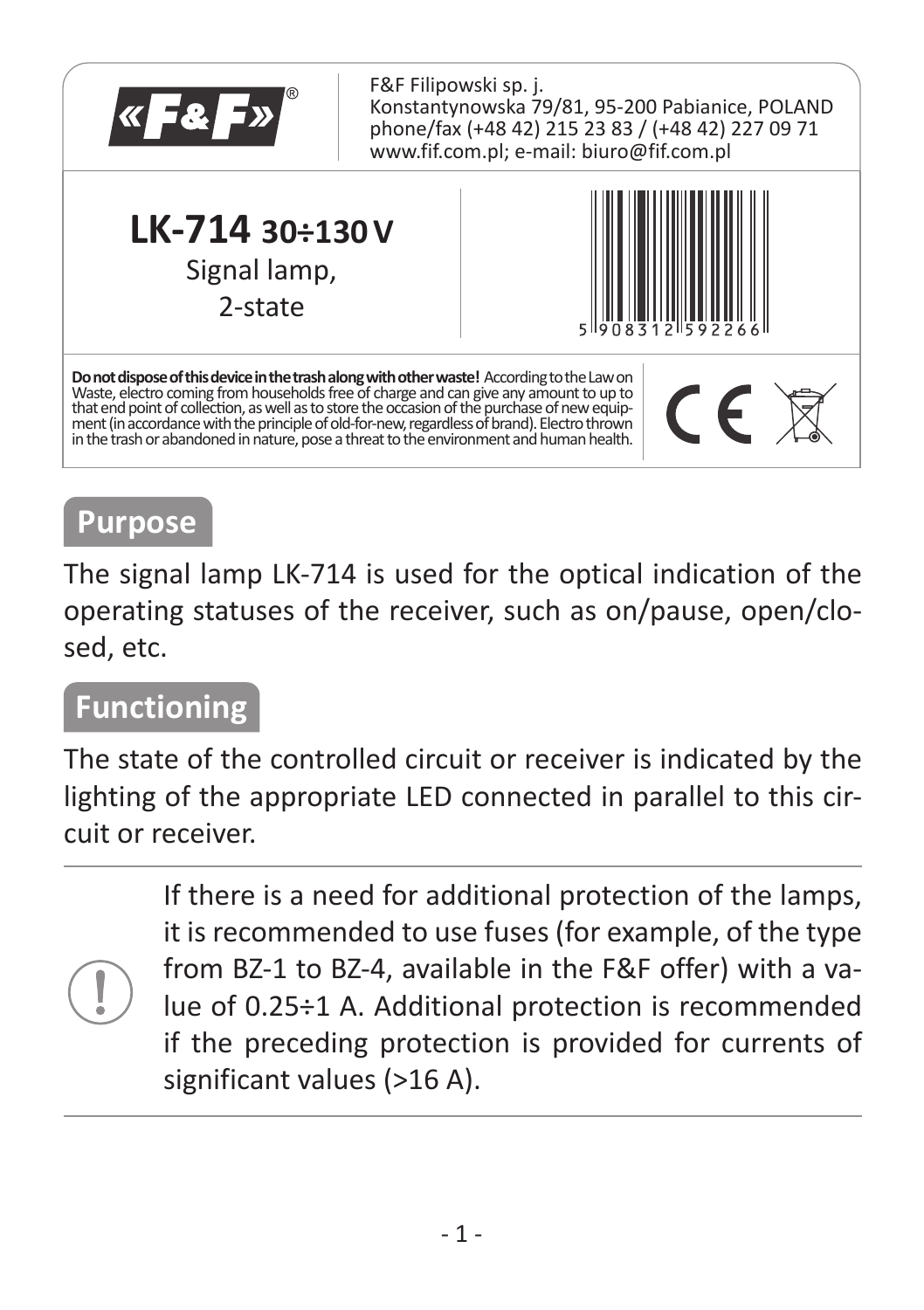# **Mounting**

- 1. Check phase sequence.
- 2.Disconnect the power.

**Wiring diagram**

- 3.Mount the lamp on the rail.
- 4.Connect according to the diagram.

#### $+/ H1$ state  $\overline{2}$  $\overline{1}$  $\overline{3}$  $\overline{5}$  $\overline{4}$  $\overline{6}$ Ġ  $\overline{\circ}$  $LK-714$  $\overline{\mathsf{D}}$  $\overline{\mathcal{O}}$  $\overline{8}$  $\overline{\tau}$  $\overline{9}$  $101112$  $H<sub>2</sub>$ state  $+/ -1$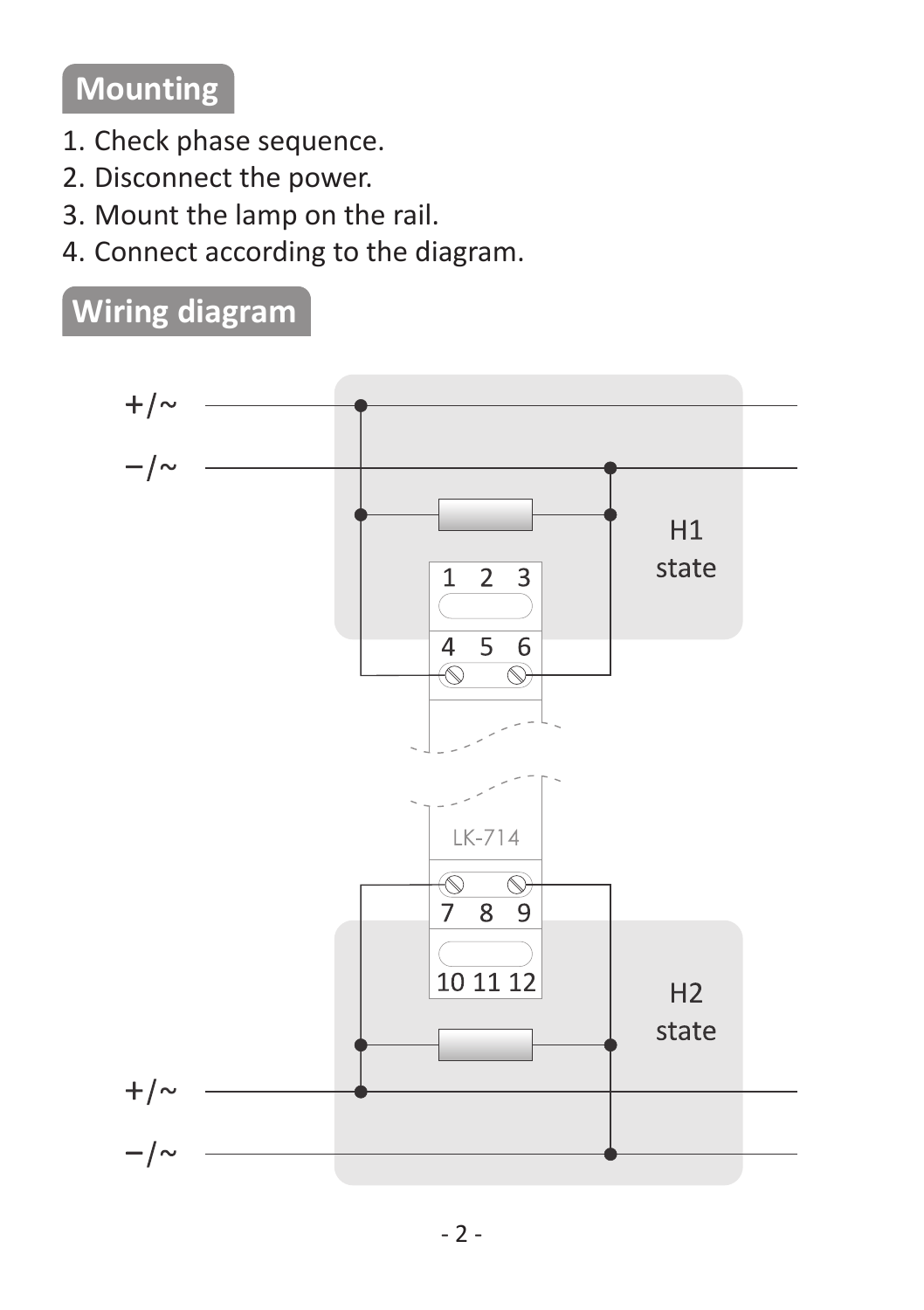## **Technical data**

power supply 30÷130 V AC/DC  $r \times 1.7 \text{ mA}$ states signalling

H1 state 1× green LED H2 state 1× red LED power consumption 0.8 W working temperature  $-25 \div 50^{\circ}$ C terminal 2.5 mm² screw terminals tightening torque 0.4 Nm dimensions 1 module (18 mm) mounitng on the TH-35 rail ingress protection and intervals are a set of the IP20

#### **Warranty**

F&F products are covered by a 24-month warranty from the date of purchase. The warranty is only valid with proof of purchase. Contact your dealer or contact us directly.

### **CE declaration**

F&F Filipowski sp. j. declares that the device is in conformity with the essential requirements of The Low Voltage Directive (LVD) 2014/35/EU and the Electromagnetic Compatibility (EMC) Directive 2014/30/UE.

The CE Declaration of Conformity, along with the references to the standards in relation to which conformity is declared, can be found www.fif.com.pl on the product subpage.